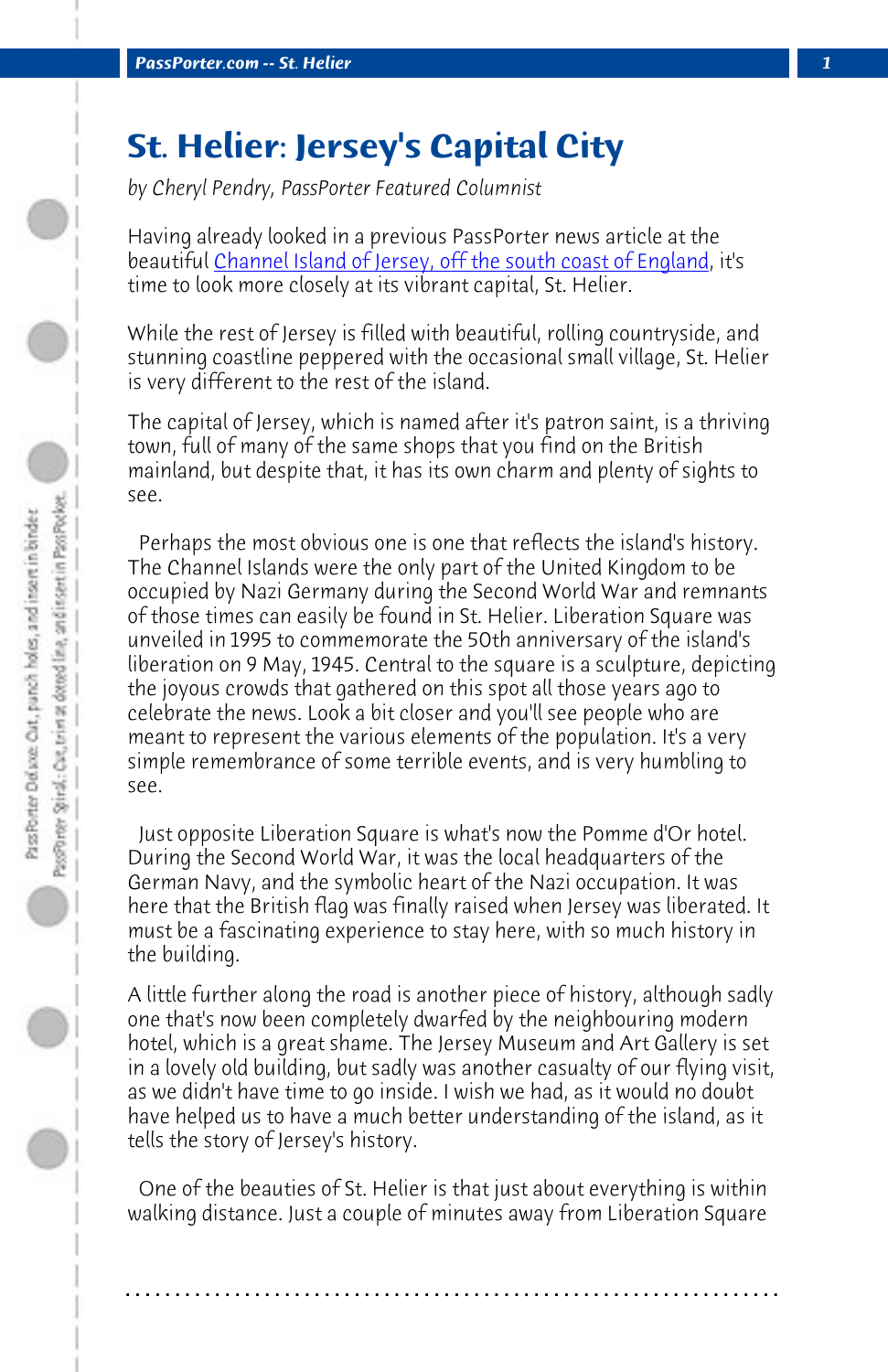is another impressive square, known as Royal Square. This one changed its name in the 17th century, after the then King, George II, donated £200 to create St. Helier's first harbour. In honour of him, a golden statue was erected in the square, which still looks over it to this day.

 There's plenty to look at in this square, as it's home to the States Chamber, the island's parliament. As you'd expect it's an imposing building, taking up much of the square, although there's still room nearby for what used to be the town's police station.

 Perhaps the most fun square, to me at least, is the one that's home to one of Jersey's most famous exports, the Jersey cow. Sadly, they're not real cows, but statues of a family of cows, and very realistic they are too, capturing their gentle expressions. It's a nice touch, and of course a serious photo opportunity.

 Another great photo opportunity awaits at St. Helier's Central Market. Even when we visited, late in the day, it was still bursting with life, with people selling a huge variety of goods, from clothes to meat. Everywhere you look, you see florists selling their wares, providing colour and beautiful scents throughout the market. As well as the flowers, it's the architecture of this place that immediately strikes you, with its glass ceiling and, at its center, a beautiful fountain surrounded by intricately decorated cherubs. It's not necessarily what you expect to find in a market, but it makes for a very pleasant change.

 Although there's much to see in the shopping heart of St. Helier, there's plenty more awaiting those with a car, or who are prepared to walk out towards the coastline. Fortunately, we didn't have far to go, as our hotel was right on the waterfront, with Elizabeth Marina laid out before it. It's here that you realise how much money there is in Jersey, as the size of the boats based here really takes your breath away.

 Overlooking the marina is Elizabeth Castle, which was closed for the winter when we visited Jersey. It's certainly something I would have liked to have visited during our stay, but it wasn't to be this time around. It's a beautiful sight from the mainland, and looked like an imposing place from which to protect the island. Unsurprisingly, it gets its name from Queen Elizabeth I, as it was built during her reign in the late 16th century. It received another royal visit in the mid 17th century, when the future King Charles II gained refuge here during the English Civil War.

 Elsewhere along the shoreline is the steam clock, modelled on a 19th century paddle steamer. This was interested to see, but the whole point

**. . . . . . . . . . . . . . . . . . . . . . . . . . . . . . . . . . . . . . . . . . . . . . . . . . . . . . . . . . . . . . . . . .**